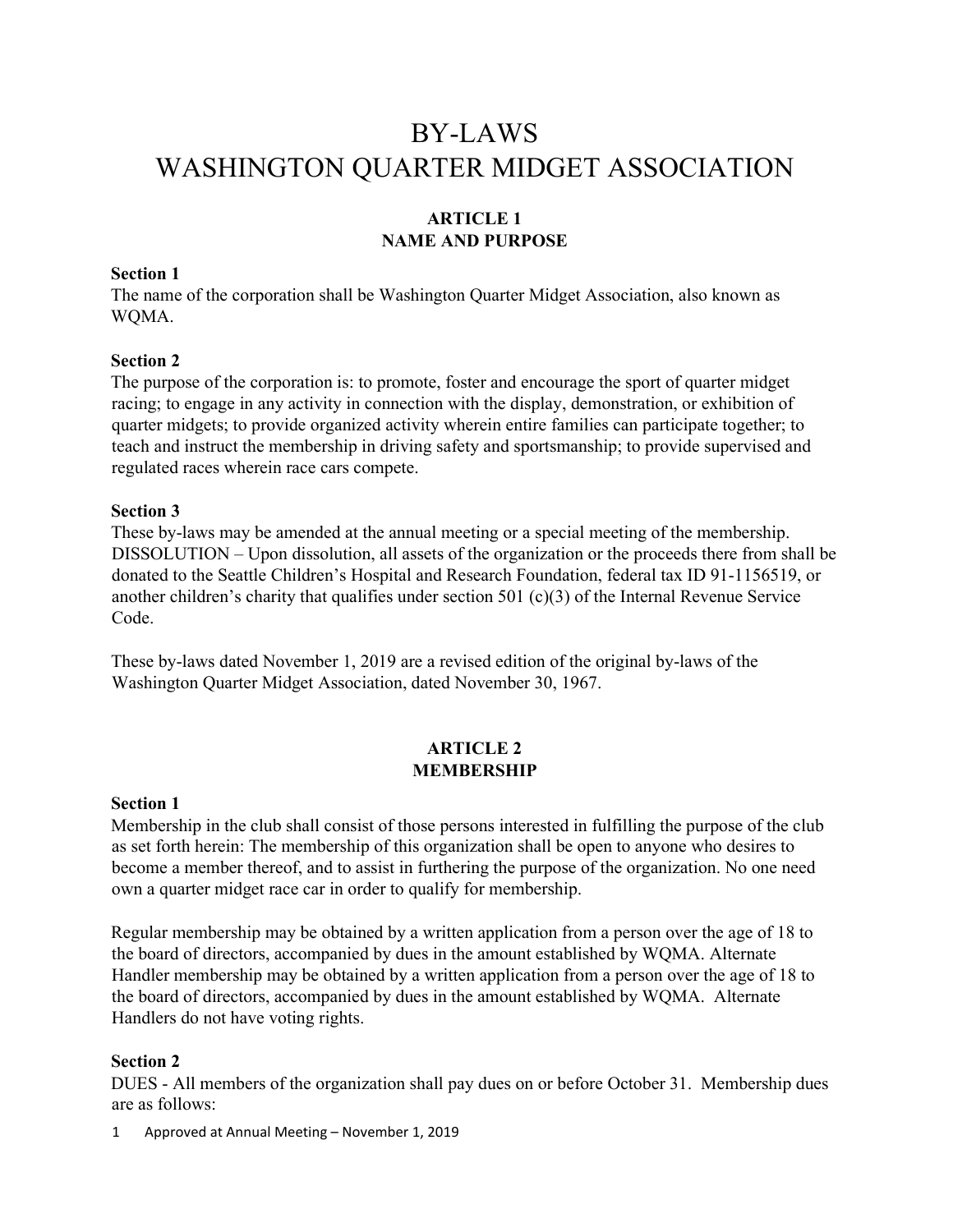On or before October 31 (or new members at any time):

Regular membership with WQMA as home club: QMA national Regular dues plus \$110 club dues Regular membership with WQMA as associate club: \$110 club dues Alternate Handler membership: QMA national Alternate Handler dues

After December 31 (renewing members only):

Regular membership with WQMA as home club: QMA national Regular dues plus \$125 club dues Regular membership with WQMA as associate club: \$125 club dues Alternate Handler membership: QMA national Alternate Handler dues

# **Section 3**

The membership year is from January 1 to December 31.

# **ARTICLE 3 PRIVILEGES**

# **Section 1**

A family may participate under one paid Regular membership and will be entitled to a single vote for each spouse.

All Regular members in good standing are authorized to vote at any membership or special meeting. Any person who wishes to attend a meeting of the board of directors may do so and may enter into the discussion of WQMA business if the presiding chairman of WQMA wishes to allow discussion by persons other than WQMA members. Any WQMA member in good standing may attend the board of directors meetings, and may participate in the discussion of WQMA business, but does not have the right to vote.

Member in good standing is defined as follows: any member that has paid all local and national dues, fees, fines, and has completed all duties required by the club and organization, and is not currently serving a suspension.

# **Section 2**

The racing facilities of WQMA may be used for practice by current WQMA members only or by other QMA members while a WQMA member is present.

# **Section 3**

**Current WQMA members are to be given the access code to the racing facilities of WQMA. The access code is to be changed at the beginning of each membership year under the direction of the board of directors.** 

## **Section 4 Member Work Rule**

Except in years when WQMA hosts a Grand National Event, each membership year each family with a Regular WQMA membership must contribute a minimum of ten (10) hours of volunteer work to the club by participating in club work parties or other activities approved by the board of directors or the president. Regular members joining after May 31 and families in their Novice year, must

2 Approved at Annual Meeting – November 1, 2019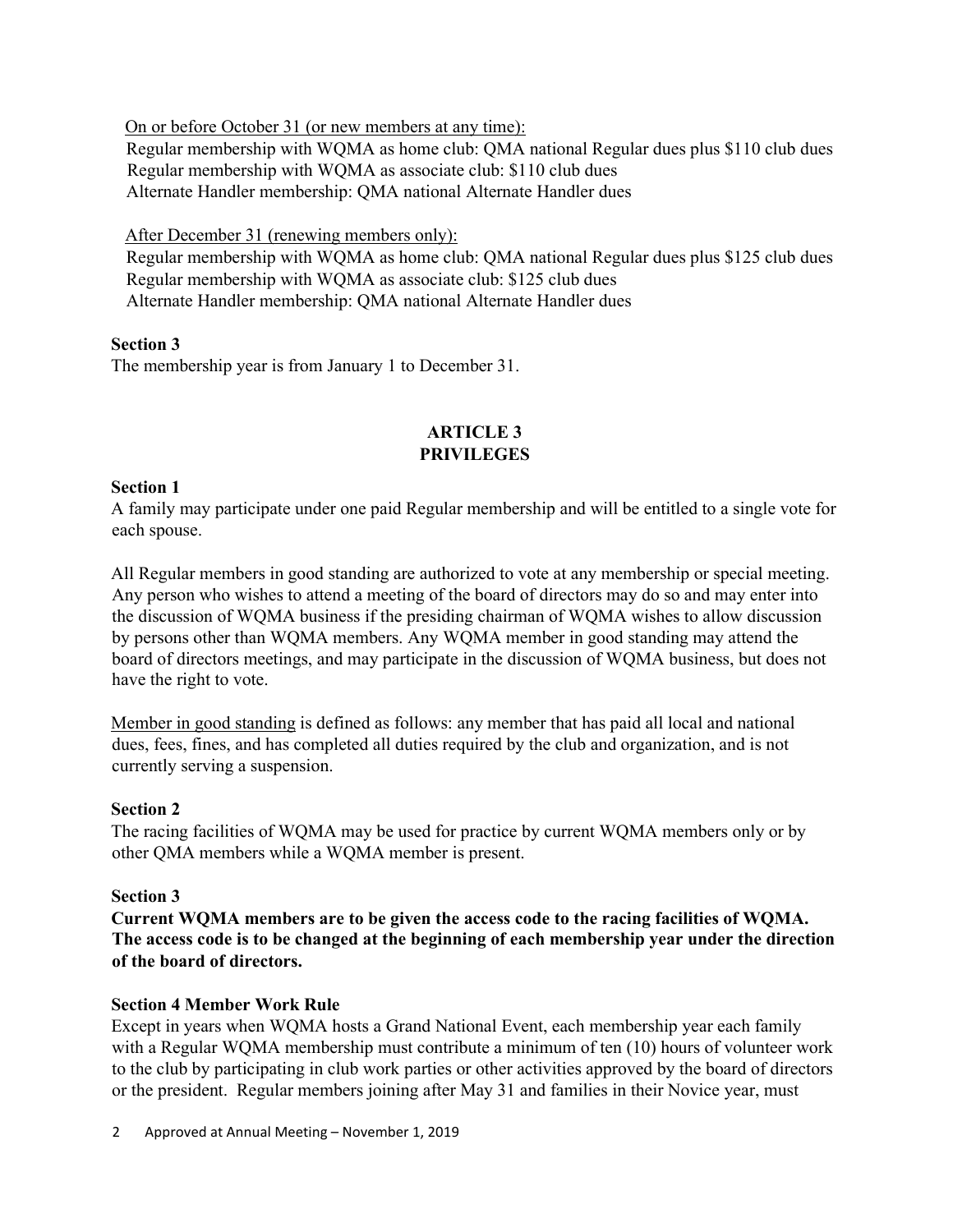contribute a minimum of five (5) hours. These hours are for non-race day contributions above and beyond the regular volunteer jobs required to conduct race events.

During any year that WQMA is hosting a Grand National Event, the minimum required work hours will be raised to fourteen (14), ten (10) of which must be completed fourteen (14) days prior to the first day of the Grand National Event for that Regular member family to receive any club member benefits, including parking, which are related to the Grand National Event.

In lieu of the work hours, a Regular member family may satisfy the Member Work Rule requirement with a penalty fee of no less than \$250 to the club that is not related to any other club fund raising efforts. A penalty paid in lieu of the work hours requirement will not qualify the member family for any club member benefits, including parking, related to a Grand National event hosted by the club.

The WQMA board of directors or the president will be responsible for declaring which activities are approved for use to satisfy the Member Work Rule requirement. The club President will designate for each approved activity a person to be responsible for tracking and reporting the hours worked to the club secretary.

## **ARTICLE 4 REMOVAL PENALTIES**

#### **Section 1**

QMA code of conduct will be enforced at all events. During racing events the use of intoxicants by members is strictly prohibited. Any member in the area of a scheduled event violating this rule, as observed by two or more members of the board of directors (henceforth referred to as board members), will be escorted from the event and/or suspended for a period determined by the board of directors.

#### **Section 2**

Upon written notification to the board of directors from a member in good standing, anyone may be removed from membership in the organization for cause, as determined by the board of directors, by a majority vote of the members attending a special meeting. Should the number of members voting for the removal not exceed 50% of the total membership, the member so removed may call for a subsequent special meeting to reconsider his removal. Said subsequent special meeting shall be held within 30 days after it has been requested and must be preceded by notice of the meeting, which sets forth the reason for which the meeting was called. For the purpose of the subsequent special meeting, a majority vote of the members in attendance is required to sustain the removal from membership.

## **ARTICLE 5 MEETINGS**

#### **Section 1**

ANNUAL MEETING – The regular November meeting shall be considered the annual meeting. At said meeting the members shall consider reports of the affairs of the corporation, and transact such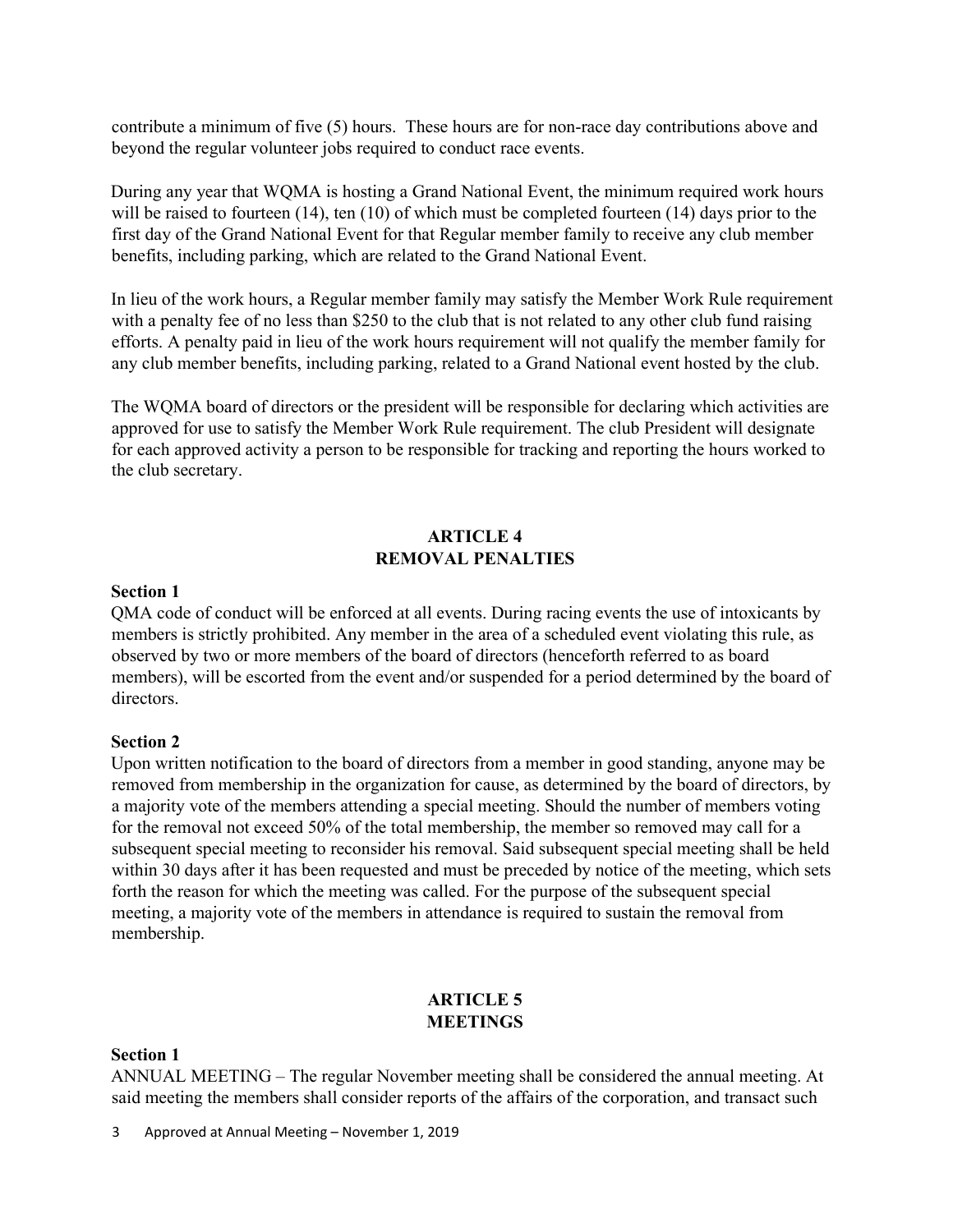business as may be properly brought before the meeting. It is at this time that members may present and vote on additions or deletions to the by-laws.

#### **Section 2**

SPECIAL MEETINGS – A special meeting of WQMA members may be convened at any time by the board of directors and shall be arranged within seven (7) days from the receipt of a requisition in writing signed by not less than ten (10) WQMA members in good standing, specifying the subject of the meeting to be convened, and notice of such special meeting shall be sent to the members no less than fourteen (14) days before the scheduled meeting.

#### **Section 3**

MEMBERSHIP MEETINGS – Monthly meetings of the membership for the purpose of discussing WQMA business shall be held at such time and place as determined by the board of directors.

#### **Section 4**

NOTICE OF MEETINGS – All members shall receive notice of all meetings. Notice shall be given at least seven (7) days before the date of said meeting. Email will be recognized as written notice. Optionally, telephone notification shall take place at least five (5) days before the date of said meeting. It is the responsibility of individual members to ensure that the club secretary has current phone number, email address, and mailing address for the purpose of meeting notification.

#### **Section 5**

REGULAR BOARD MEETINGS – Regular meetings of the board of directors shall be held each month at such time and place as designated by the president.

#### **Section 6**

SPECIAL BOARD MEETINGS – Special meetings of the board of directors for any purpose shall be called at any time by the president or by the secretary, upon the order of any two board members. Each and every director must be notified of any special board meeting, and the subject matter prompting the meeting. If there are decisions to be made by the board of directors between scheduled meetings, they may be made via email and will be recorded in the record of meeting minutes.

#### **Section 7**

REMOVAL OF DIRECTORS – Any director may be removed from office at any time for cause by a majority vote of the members attending a special meeting. Should the number of members voting for the removal not exceed 50% of the total membership, the board member so removed may call for a subsequent special meeting to reconsider his removal. Said subsequent election shall be held within 30 days after it has been requested and must be preceded by notice of the meeting which sets forth the reason for which the meeting was called. For the purpose of the subsequent meeting, a majority vote of the members in attendance is required to sustain the removal from the board of directors.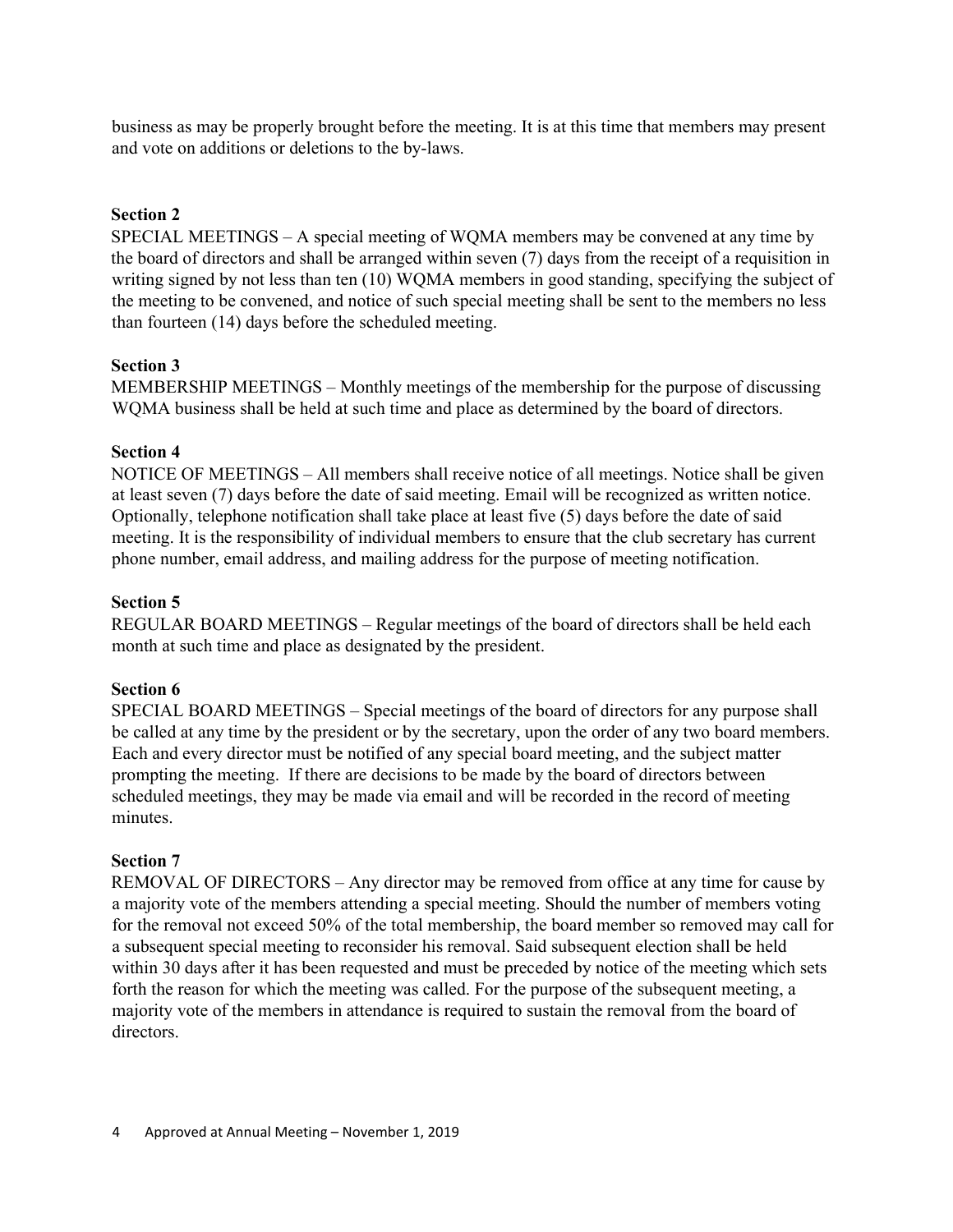## **Section 8**

QUORUM – Board of Directors: a minimum of five (5) board members shall be present for the transaction of any business of the organization at any regular or special board meeting.

## **Section 9**

QUORUM – Membership: A minimum of five (5) non-board Regular and three (3) board members shall constitute a quorum, unless otherwise specified.

## **Section 10**

PARLIMENTARY AUTHORITY - The rules contained in Robert's Rules of Order shall be used as a reference for the society in all cases to which they are applicable and in which they are not inconsistent with the by-laws of this organization.

All members of WQMA and their families will abide by the by-laws of this corporation.

This organization will subscribe to Quarter Midgets of America, Inc. and will abide by the rules and regulations therein.

All the rules and regulations governing the conduct of races and of racing personnel, and the specifications which must be met before a car may qualify for quarter midget racing, shall be as directed by QMA and as adopted and amended by the board of directors; provided, however, that such adoption and amendment be ratified by the membership at large.

## **ARTICLE 6 FINANCIAL REQUIREMENTS**

#### **Section 1**

The fiscal year shall be from November 1 through October 31.

#### **Section 2**

A review of WQMA financial records will be conducted in October of each year by a committee consisting of two (2) board members and two (2) Regular WQMA members who are not on the board of directors. The Treasurer will not be on this committee but must be available in person, by phone, or by video to answer questions. This committee will report its findings at the annual meeting.

#### **Section 3**

WQMA will adopt an annual operating budget of income and expense no later than December 31.

# **ARTICLE 7 BOARD OF DIRECTORS**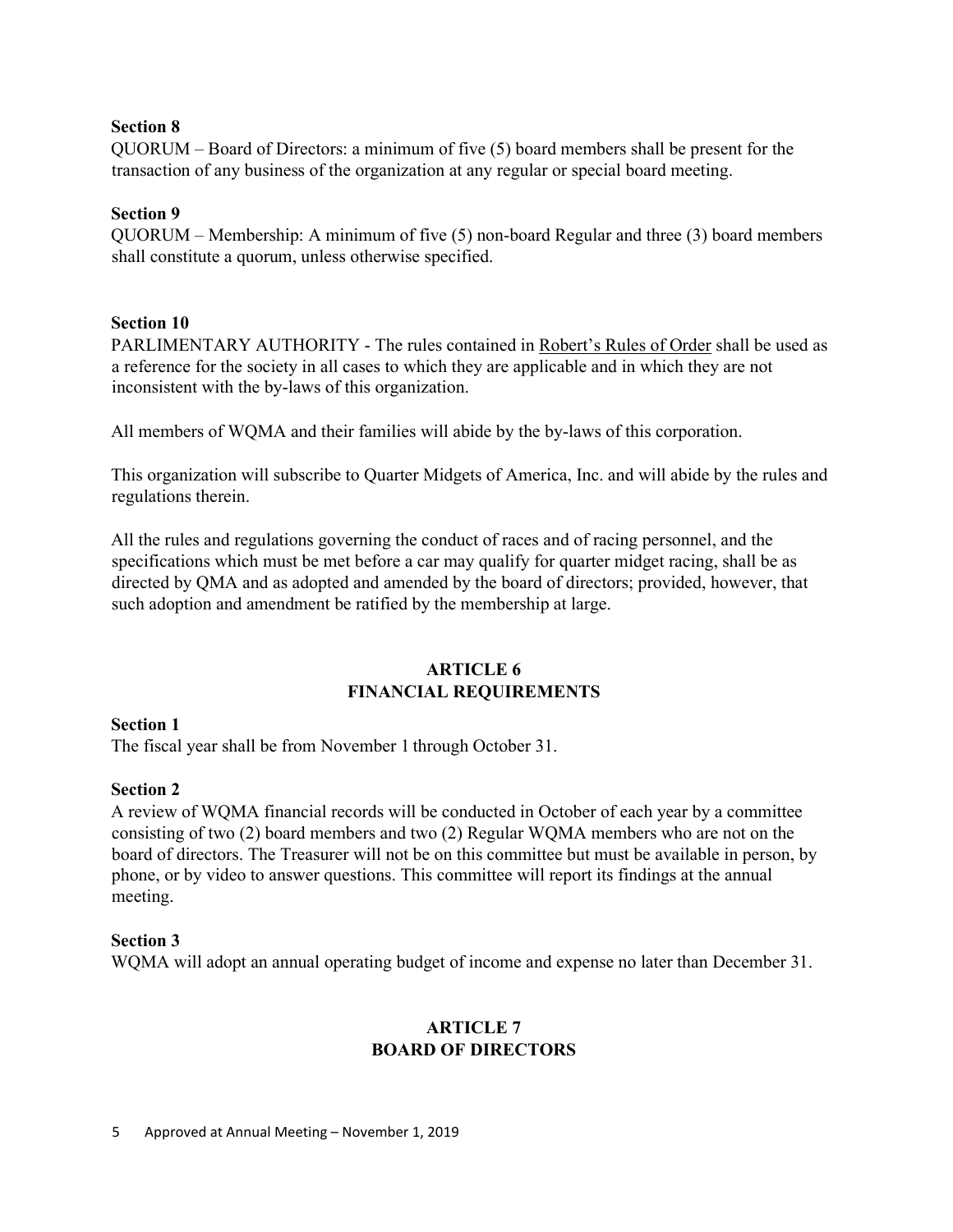## **Section 1**

All business and affairs of the corporation shall be controlled by the board of directors. The board has the authority to appoint any committee to be made up of members of the corporation who are not directors, but each committee must include at least one director in its membership.

# **Section 2**

The nomination of members for a position on the board of directors shall open at the September business meeting. The number of directors of this corporation shall be established at nine. The ninth position will be filled by the last president prior to the election of new officers at the October membership meeting. At the time of election, each board of director candidate shall be a member in good standing, having already met all financial and volunteer obligations for the current membership year, and shall have renewed his/her Regular membership for the following membership year.

Elections will be conducted by issuing to and collecting from each voting member one ballot at the October membership meeting. The President will select three (3) persons from the members present to serve as the tellers committee. The tellers committee will distribute, collect, and verify the ballots. The committee will select a chairperson who will oversee and confirm the counting of the votes cast for each position. The chairperson will prepare a written Tellers Committee Report of the election results to include the number of votes cast for each position and the number of votes received by each candidate. The chairperson will announce the names of the newly elected board members to the membership prior to the end of the meeting. The Tellers Committee Report will be given to the Secretary for placement in the official records of the corporation. New directors shall take office on November 1.

## **Section 3**

3 (A) PRESIDENT – The membership shall elect, from their own number, a president of said organization. The president shall chair all meetings of the members in addition to any other duties this office may require.

The president shall preside at all meetings, shall sign all notes, contracts, deeds, outages, releases, bills of sales, leases and all papers and instruments required to be executed by the corporation in its name. The president shall guide and direct all activities of the organization and be responsible for the overall growth of said organization.

The president or his/her designee shall be the single point of contact to landlord and government officials for initiating discussion of club business.

3 (B) VICE PRESIDENT – The membership shall elect, from their own number, a vice president of said organization. The vice president shall serve as the chairman of all meetings in the absence of the president. The vice president will assist the president in every aspect of their office.

The vice president shall be directly responsible for increasing the membership of the organization and in this capacity they shall direct any activities necessary to fulfill this goal.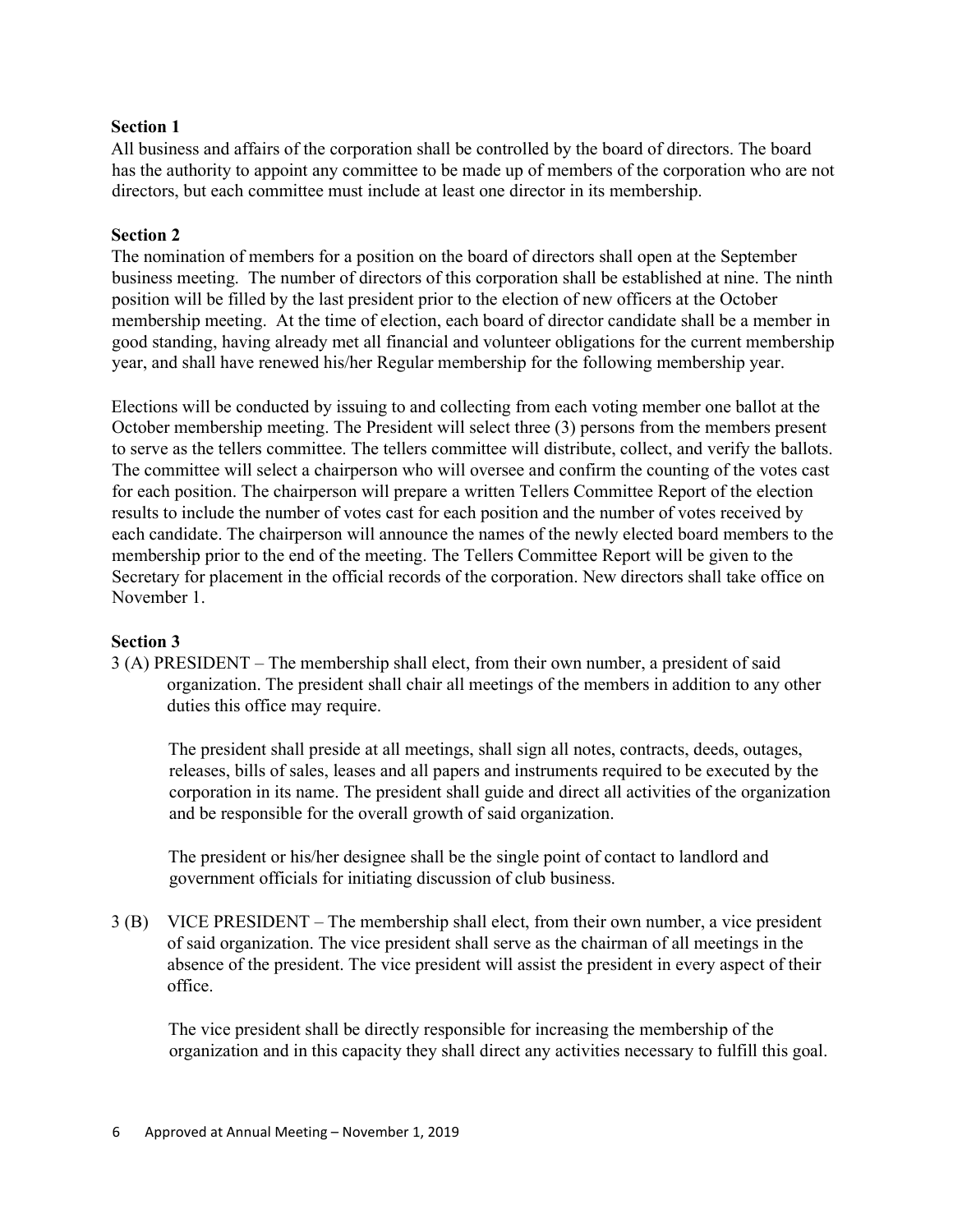The vice president shall be responsible for setting up and maintaining a judging training package to be used during novice training and for anyone else who wishes to participate. The vice president can designate an assistant from the members at large or an experienced club member to help produce and maintain the package.

- 3 (C) SECRETARY The membership shall elect, from their own number, a secretary of said organization. The secretary shall keep full and accurate minutes of all meetings, both regular and special, of the board of directors and of the membership at large. The minutes of the meetings shall be recorded in proper books to be kept for that purpose. The secretary shall be custodian of correspondence to and from the association.
- 3 (D) TREASURER The membership shall elect, from their own number, a treasurer of said organization. The president, secretary and treasurer shall have executive control of all expenditures made by the corporation and the custody of all funds belonging to the corporation. The treasurer's management of the financial affairs of the corporation will be subject only to the approval or ratification of the board of directors. All signatures relating to bank accounts and financial transactions shall require two (2) of the three (3) signatures to be legal. No transaction shall contain signatures belonging to members who are related within one degree. During those years when multiple signatories are related, the board of directors shall appoint an additional, unrelated board member to be added as a signatory. The treasurer shall maintain an asset register showing all equipment.
- 3 (E) RACE DIRECTOR The membership shall elect, from their own number, a race director of said organization. The race director shall know and enforce all rules and regulation concerning our race program and must have a minimum of two years verified racing experience in quarter midget racing.

The race director shall be responsible for the preparation of the proposed racing schedule and race format subject to board recommendation and membership approval. The race director shall assist all officials placed under his direction to assure a well-organized program. The race director has only the authority granted by the board of directors.

3 (F) NOVICE TRAINING DIRECTOR – The membership shall elect, from their own number, a novice training director. The novice training director shall be responsible to preserve and uphold the high standards, and maintain the integrity and reputation of the novice training program at WQMA.

The purpose of the novice director, or any trainer, is defined in the rules of QMA.

The fundamental purpose of the novice trainer is to train new drivers and their families so that they understand the basic rules, are able to handle themselves and their cars in a safe manner on the track, and understand the basics of the club and how it operates.

Requested training dates must be submitted to the race director and secretary at least fourteen (14) days prior to start date of the class. This is for the purpose of informing club members of track closure dates.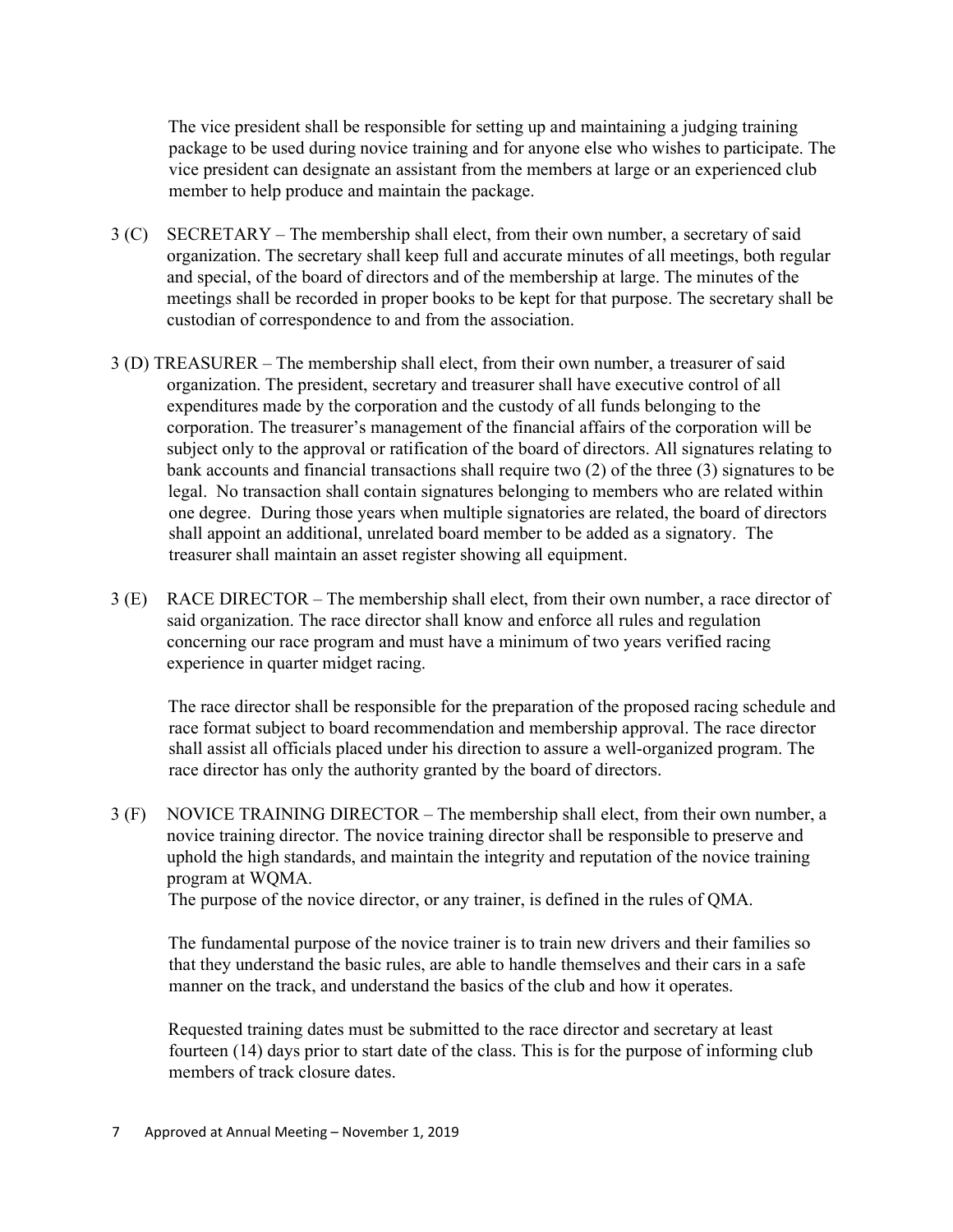- 3 (G) TECHNICAL DIRECTOR- The membership shall elect, from their own number, a technical director. The technical director shall appoint a committee, consisting of three members who are willing and have the ability to assume the responsibility of this position. The tech committee shall have full authority to inspect, in any manner deemed necessary, to determine the legality of any car or engine racing on our track without prior notice.
- 3 (H) SAFETY DIRECTOR- The membership shall elect, from their own number, a safety director. The safety director shall be responsible for the safety of the track, pit area, and handlers and drivers. If at any time the safety director feels that the safety of the drivers, handlers, or spectators is in jeopardy, the safety director may at his discretion, stop the race or time trials. The safety director is responsible for the safety inspection of any and all cars at any given time during a race day and is also responsible for seeing that all drivers have the proper safety equipment.

The safety director shall be responsible for arranging for a minimum of two (2) club members to safety cars on race days/weekends until sign-ins are closed.

3 (I) PAST PRESIDENT - The ninth position will be filled by the last president prior to the election of new officers at the October membership meeting. The past president shall provide guidance and continuity from the previous board of directors. The past president is responsible for aiding the president on matters of the club and business conducted by previous board of directors. The past president will serve at least one year in this capacity unless they fill another board position or no longer remain a Regular member.

In the event the past president position is not filled, the incoming board of directors will appoint from the membership a member at large to fulfill this role. This member at large should have a minimum of three (3) years' experience within the club and satisfies the requirements of a board of director candidate. This position will be a one (1) year position and reappointed each year there is not a past president to fill this role.

## **Section 4**

In the event a board of directors position is not filled, the incoming board of directors will appoint, from the Regular membership, a member who satisfies the requirements of the position to fulfill this role.

# **ARTICLE 8 TRACK OFFICIALS**

#### **Section 1**

There shall be, at each race or event sponsored by this organization, a number of members who shall serve as track officials and other lead positions. Each of these volunteers shall have full authority to accomplish their respective job as said job is so stated in the by-laws. The Flagger, Pit Boss, and Tower Head shall act directly under the race director. The Concessions Manager and Merchandise Manager shall act directly under the President.